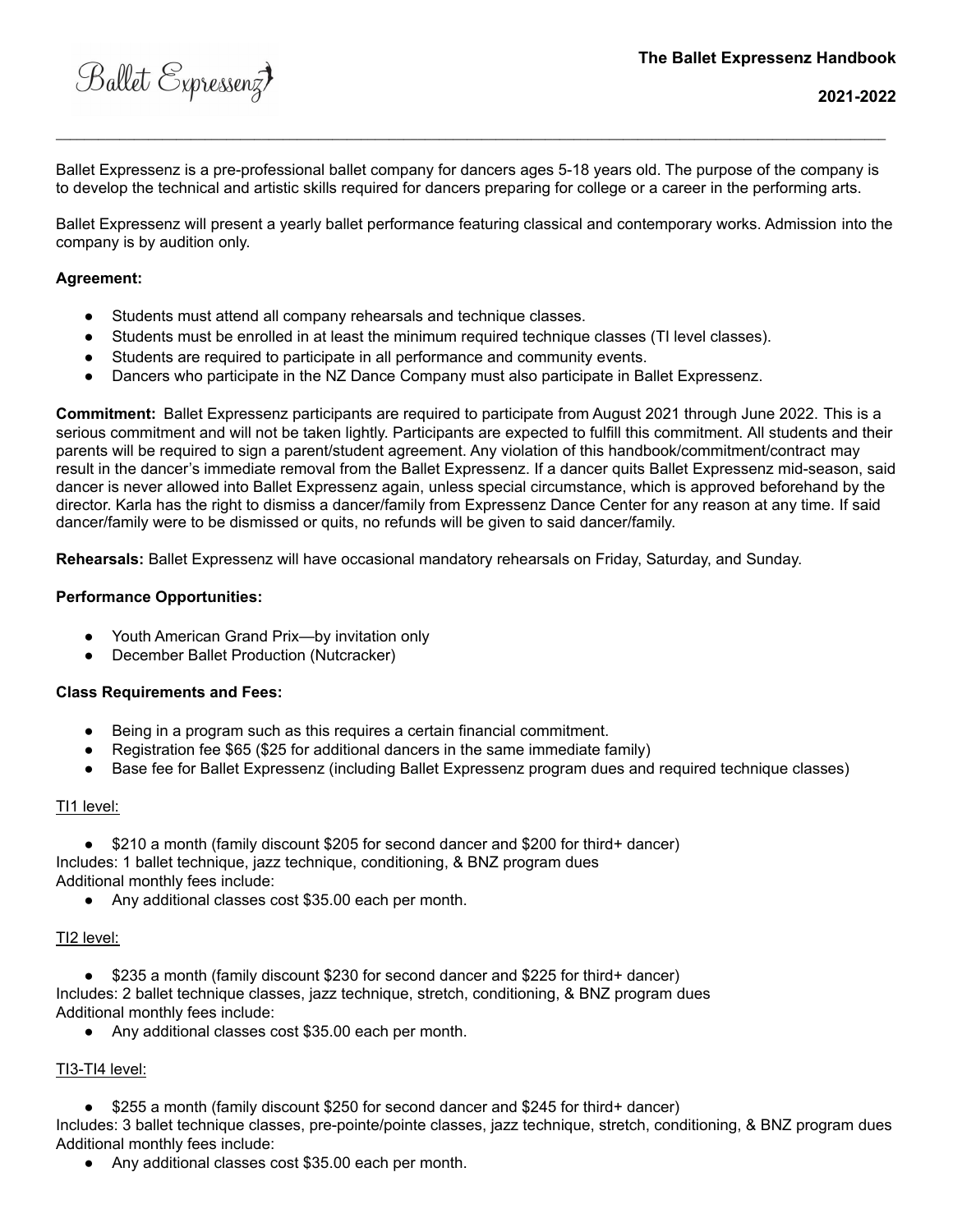## TI5 level:

● \$285 a month (family discount \$280 for second dancer and \$275 for third+ dancer)

Includes: 3 ballet technique classes, pointe classes, contemporary technique, jazz technique, stretch, conditioning, & BNZ program dues

Additional monthly fees include:

- \$40 per month for specialty ballet with Butler professors (only applies to some)
- Any additional classes cost \$35.00 each per month.

## TI6-TI8 level:

● \$310 a month (family discount \$305 for second dancer and \$300 for third+ dancer)

Includes: 3 ballet technique classes, pointe classes, modern, contemporary technique, jazz technique, stretch, conditioning, & BNZ program dues

Additional monthly fees include:

- \$40 per month for specialty ballet with Butler professors (only applies to some)
- Any additional classes cost \$35.00 each per month.

**Technique Privates:** Lessons cost \$40.00 a ½ hour.

**Technique Semi- Privates (Privates with 2 dancers):** Lessons cost \$50.00 a ½ hour.

Payment for classes is due on the first of every month. **Any payment for classes made after the 7 th will be assessed a late charge of \$25.00.**

**Nutcracker Participation fee:** All Ballet Expressenz members are required to pay the fee when due (est. \$65-\$85)

**Tights:** All dancers are required to purchase their tights through the studio for the December Ballet Production.

**Costumes:** December Ballet Production sometimes requires the cost of a separate leotard and/or costume (estimated price range is \$25-\$75 before sales tax).

**El Toro Weights:** All Ballet Expressenz dancers TI 3 & up are required to purchase El Toro Training Speedwraps**.** These weights can be found online at **[www.eltorotraining.com](http://www.eltorotraining.com).** We recommend 1.5-pound weights. Please use discount code "expressenz15" to save money on ankle weights!

#### **The above fees only apply to those dancers who are not participating in the NZ Dance Company.**

**Optional Convention/Competitions:** Ballet Expressenz dancers have the option to attend convention/competitions with The NZ Dance Company. Please notify the studio 90 days in advance if you would like to attend a convention/competition with The NZ Dance Company. The only solos allowed to compete at a competition are YAGP soloists who would like additional practice. Any Ballet Expressenz member may participate in conventions with The NZ Dance Company. Additional fees will apply.

**Competition/Convention Solo Awards:** If a dancer receives a cash award and/or gift certificate at a competition for a solo or a scholarship at a convention, the parent/dancer are responsible for notifying Expressenz Dance Center. Parents must notify the studio via email and/or submit all information and documents needed via email or to the front office within 2 weeks after said cash award and/or gift certificate at a competition for a solo or a scholarship at a convention was received. You will not receive a credit towards your account for the cash award and/or gift certificate from a competition or convention for a solo or scholarship until the said competition and/or convention has approved and applied your cash award and/or gift certificate. Your scholarships won with Expressenz can only be used if you are still dancing with Expressenz. Scholarships will not be transferred or released in the event that you quit or are no longer a member of Expressenz.

**Additional Independent Competition/Conventions:** There will be an additional, non-refundable, administration fee of \$50 to register a dancer for any extra competition/convention a dancer would like to attend that requires the studio to register the dancer. The dancer's account at Expressenz must be current before outside, extra registration of a competition/convention occurs. All additional independent competition/convention registration requests must be made 45 days in advance, all requests must be made via google forms education pass request (this link will be sent out via email before the season begins).

**Missing an assigned due date will result in a \$25 late fee. This includes all fees & invoices.**